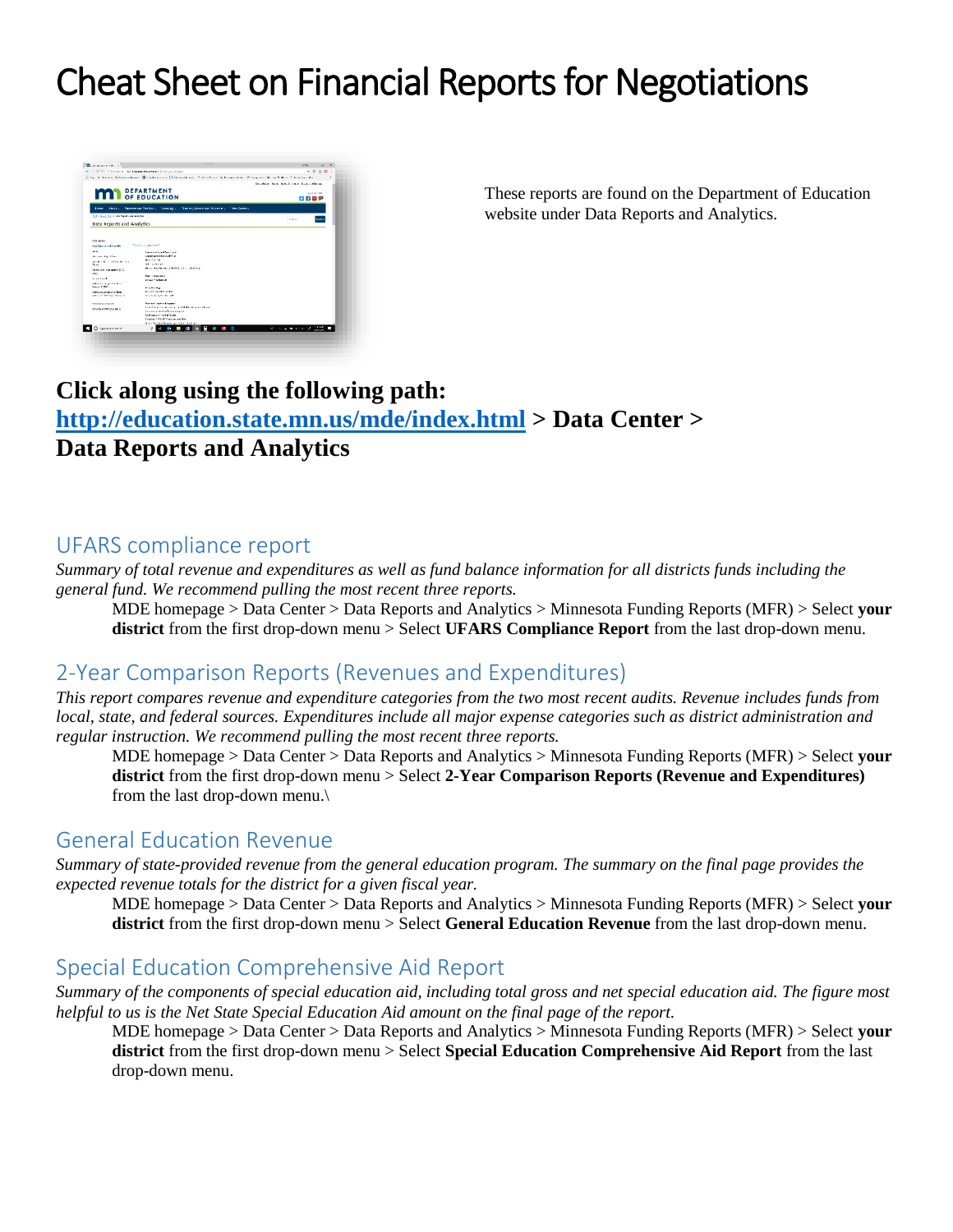## Historical Adjusted ADM

*Most complete summary of adjusted daily membership trends and student counts, including open enrollment projections. We recommend looking at the projections as far out into the future as they go.*

MDE homepage > Data Center > Data Reports and Analytics > Minnesota Funding Reports (MFR) > Select **your district** from the first drop-down menu > Select **Historical Adj. ADM Capped at 1.0** from the last drop-down menu.

## Consolidated Financial Reports

*This report depicts data from several other reports over two years to display a brief overall summary of a district's financial position.*

MDE homepage > Data Center > Data Reports and Analytics > Consolidated Financial Reports > Select **the year desired** from the first drop-down menu > Select **your district** from the last drop-down menu.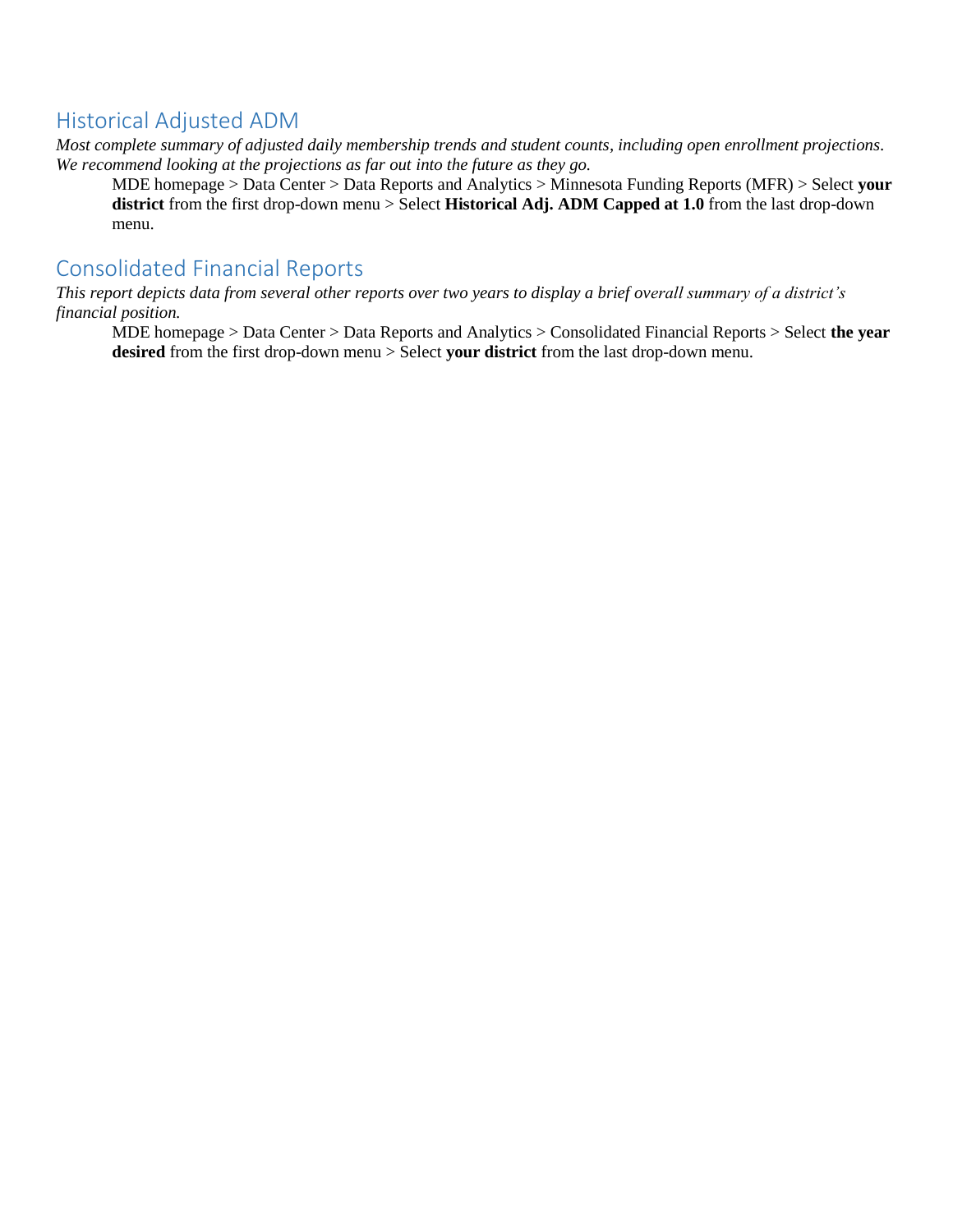# Cheat Sheet on EDMN Bargaining Resources

## **Click along using the following path: <https://educationminnesota.org/home>**